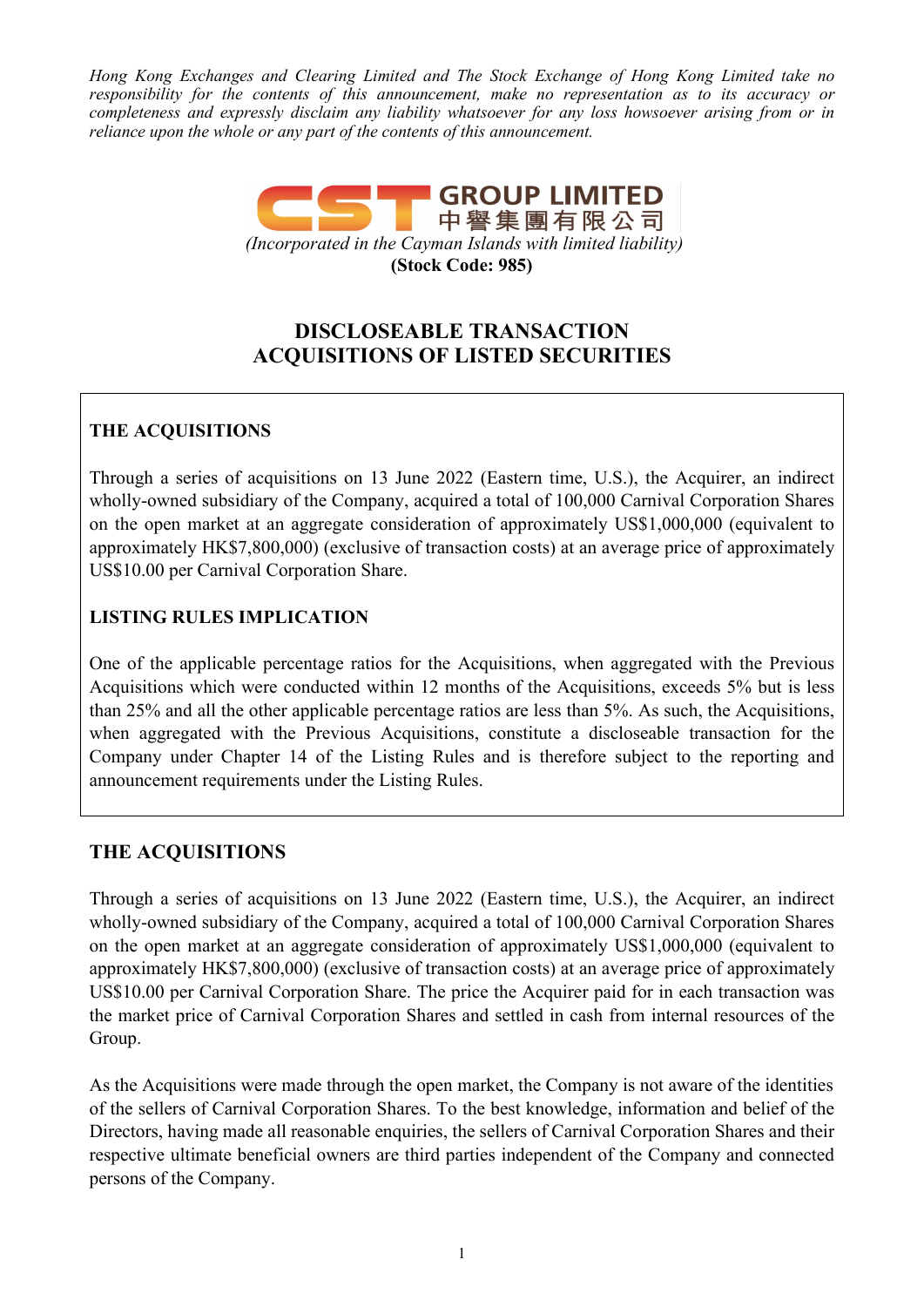## **INFORMATION OF CARNIVAL CORPORATION**

Carnival Corporation is a company incorporated in Panama with its Shares listed on the New York Stock Exchange (Stock Symbol: CCL).

According to the 2021 annual report of Carnival Corporation, Carnival Corporation is a leisure travel company and its principal activities include operating a portfolio of nine of the world's leading cruise lines in North America, Australia, Europe and Asia. Its portfolio features Carnival Cruise Line, Princess Cruises, Holland America Line, P&O Cruises (Australia), Seabourn, Costa Cruises, AIDA Cruises, P&O Cruises (UK) and Cunard.

The following financial information is extracted from the 2021 annual report of Carnival Corporation:

|                        | <b>Year Ended 30 November</b> |               |
|------------------------|-------------------------------|---------------|
|                        | 2021                          | 2020          |
|                        | US\$'millions                 | US\$'millions |
| Operating income       | 1,908                         | 5,595         |
| Loss before income tax | (9,522)                       | (10,253)      |
| Loss after income tax  | (9,501)                       | (10,236)      |
| Net assets             | 12,144                        | 20,555        |

## **PREVIOUS ACQUISITIONS**

The Acquirer acquired an aggregate of 396,440 Carnival Corporation Shares on the open market through the NYSE for an aggregate consideration of approximately US\$6,522,000 (equivalent to approximately HK\$50,872,000) (exclusive of transaction costs) in the 12 months preceding the Acquisitions. The Previous Acquisitions in aggregate did not constitute a discloseable transaction of the Company pursuant to Chapter 14 of the Listing Rules at the relevant time.

## **REASONS FOR, AND THE BENEFITS OF, THE ACQUISITION**

The principal activities of the Group are (i) exploration, development and mining of mineral resources, (ii) investment in financial instruments, (iii) property investment and (iv) money lending.

The Acquirer is an indirect wholly-owned subsidiary of the Company. It is incorporated in Hong Kong with limited liability and is principally engaged in investment in securities and acts as an investment holding company.

Given the Acquisitions are in alignment with the Group's principal activities on investment in financial instruments, the Acquisitions allow the Group to increase the long-term return of funds of the Company by capitalizing the opportunities arising from the investment in Carnival Corporation Shares.

As the Acquisitions were made at market price, the Directors are of the view that the Acquisitions were fair and reasonable on normal commercial terms and in the interest of the Company and its shareholders as a whole.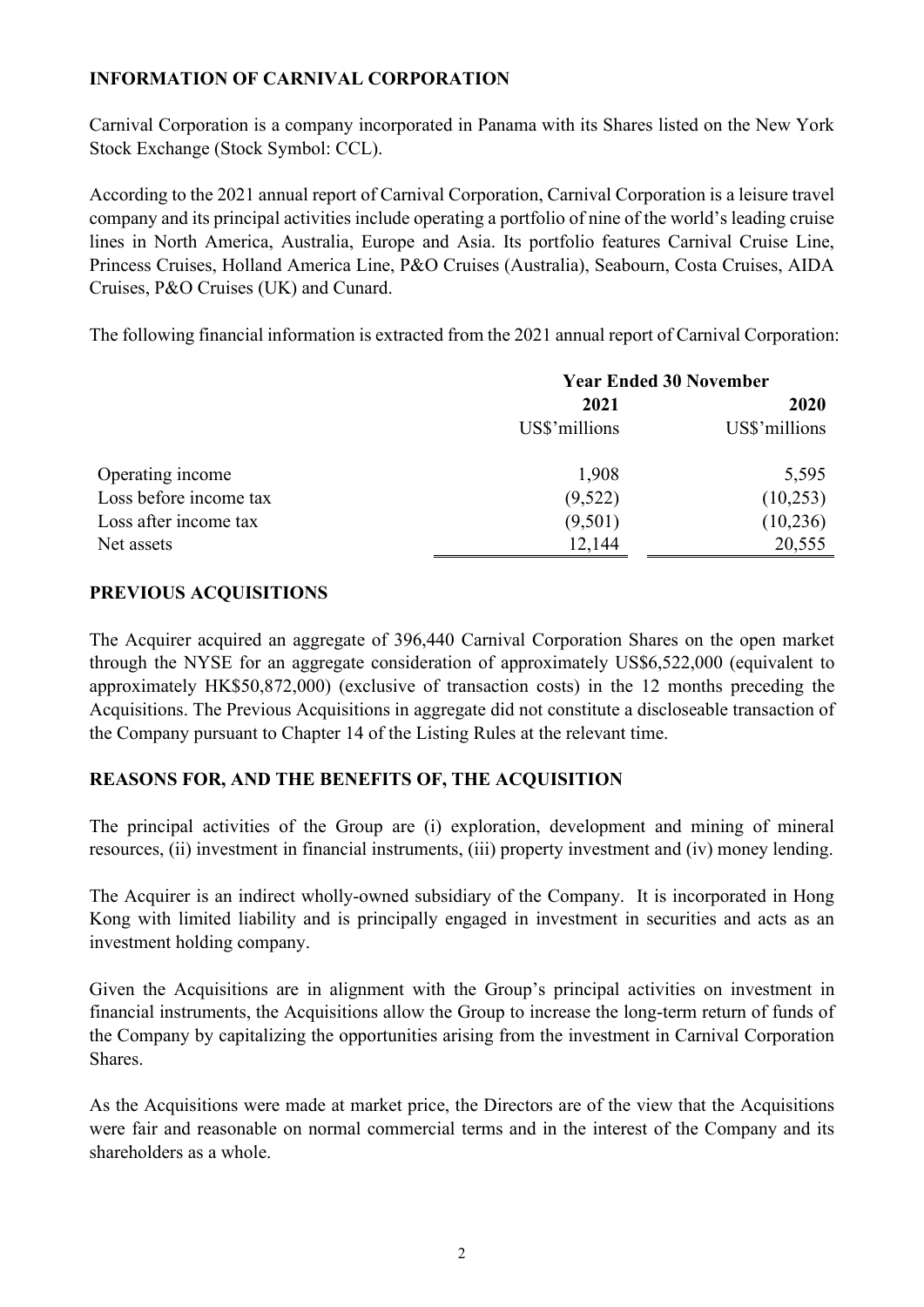#### **LISTING RULES IMPLICATION**

One of the applicable percentage ratios for the Acquisitions, when aggregated with the Previous Acquisitions which were conducted within 12 months of the Acquisitions, exceeds 5% but is less than 25% and all the other applicable percentage ratios are less than 5%. As such, the Acquisitions, when aggregated with the Previous Acquisitions, constitute a discloseable transaction for the Company under Chapter 14 of the Listing Rules and is therefore subject to the reporting and announcement requirements under the Listing Rules.

#### **DEFINITIONS**

In this announcement, unless the context otherwise requires, the following expressions shall have the following respective meanings.

| "Acquirer"                             | Skytop Technology Limited, a company incorporated in Hong<br>Kong with limited liability and an indirect wholly-owned subsidiary<br>of the Company                                                                                                                                                                             |
|----------------------------------------|--------------------------------------------------------------------------------------------------------------------------------------------------------------------------------------------------------------------------------------------------------------------------------------------------------------------------------|
| "Acquisitions"                         | the acquisitions of Carnival Corporation Shares on the open market<br>of an aggregate of 100,000 Carnival Corporation Shares conducted<br>on 13 June 2022 (Eastern time, U.S.) at an aggregate consideration<br>of approximately US\$1,000,000 (equivalent to approximately<br>HK\$7,800,000) (exclusive of transaction costs) |
| "Board"                                | the board of Directors of the Company                                                                                                                                                                                                                                                                                          |
| "Carnival Corporation"                 | Carnival Corporation & plc, a company incorporated in Panama<br>with its Shares listed on the New York Stock Exchange (Stock<br>Symbol: CCL)                                                                                                                                                                                   |
| "Carnival Corporation<br>Share $(s)$ " | the common share(s) issued by Carnival Corporation, which are<br>listed on the NYSE and denominated in US\$                                                                                                                                                                                                                    |
| "Company"                              | CST Group Limited, a company incorporated in the Cayman Islands<br>with limited liability, the shares of which are listed on the Main<br>Board of the Stock Exchange (Stock Code: 985)                                                                                                                                         |
| "Director(s)"                          | the director(s) of the Company                                                                                                                                                                                                                                                                                                 |
| "Group"                                | the Company and its subsidiaries                                                                                                                                                                                                                                                                                               |
| "HK\$"                                 | Hong Kong dollars, the lawful currency of Hong Kong                                                                                                                                                                                                                                                                            |
| "Hong Kong"                            | the Hong Kong Special Administrative Region of the People's<br>Republic of China                                                                                                                                                                                                                                               |
| "Listing Rules"                        | the Rules Governing the Listing of Securities on the Stock<br>Exchange                                                                                                                                                                                                                                                         |